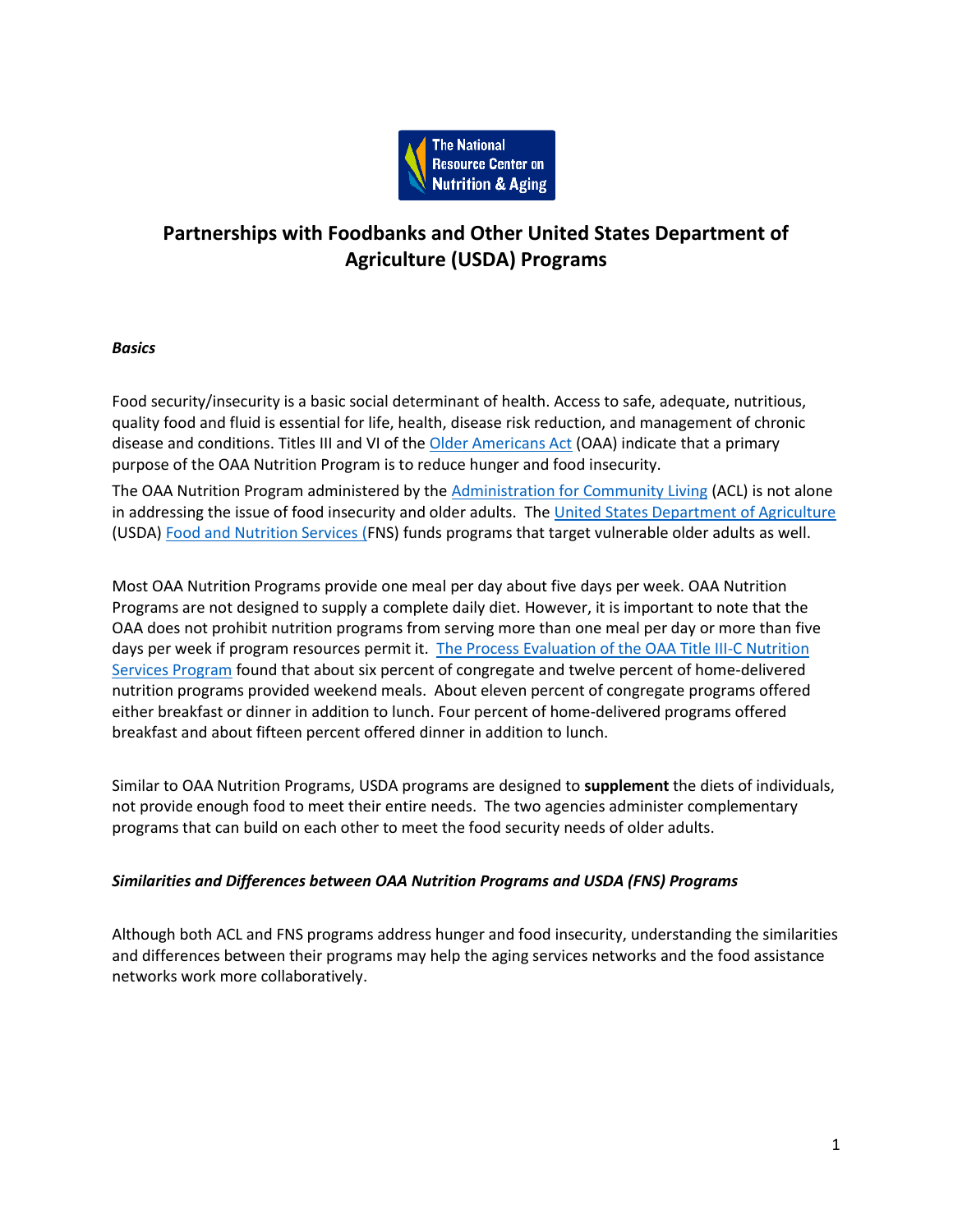The table below provides a quick overview of programs administered by ACL and FNS. The FNS programs are discussed in more detail later in the document with links to each program's websites.

| <b>Category</b>                                                                                                                                   | <b>OAA Nutrition Program</b>                     | <b>USDA Programs</b>   |
|---------------------------------------------------------------------------------------------------------------------------------------------------|--------------------------------------------------|------------------------|
| <b>Address food insecurity</b>                                                                                                                    | X                                                | Χ                      |
| <b>Participation/Eligibility Criteria</b>                                                                                                         |                                                  |                        |
| Age                                                                                                                                               | X (Age 60+ required, with<br>limited exceptions) | X (depends on program) |
| Means-testing or income-<br>determination required                                                                                                |                                                  | X                      |
| Means-testing prohibited,<br>targeting required                                                                                                   | X                                                |                        |
| <b>Administration (Specified in</b><br>the federal legislation, receives<br>federal funding, distributes<br>federal funding, selects<br>grantees) |                                                  |                        |
| State agency                                                                                                                                      | х                                                | x                      |
| State flexibility depends on<br>federal regulation, some<br>programs are more flexible than<br>others                                             |                                                  | X                      |
| Implementation significantly<br>federally regulated                                                                                               |                                                  | $\pmb{\mathsf{X}}$     |
| State flexibility inherent in law                                                                                                                 | Χ                                                |                        |
| Implementation not<br>significantly federally regulated                                                                                           | $\pmb{\mathsf{X}}$                               |                        |
| <b>Service Provision Networks</b>                                                                                                                 |                                                  |                        |
| Food assistance networks such<br>as food banks, food pantries,<br>governmental & private non-<br>profit organizations                             |                                                  | Χ                      |
| Aging services networks, area<br>agencies on aging, local<br>nutrition service providers,<br>governmental & private non-<br>profit organizations  | $\pmb{\mathsf{X}}$                               |                        |

The Federal Nutrition Programs and Emergency Food Referral Chart for Older Adults from the Food Research and Action Center (FRAC) provides detail about food and nutrition programs that benefit older adults. In addition, various membership and advocacy groups also provide details on available food and nutrition programs for older adults.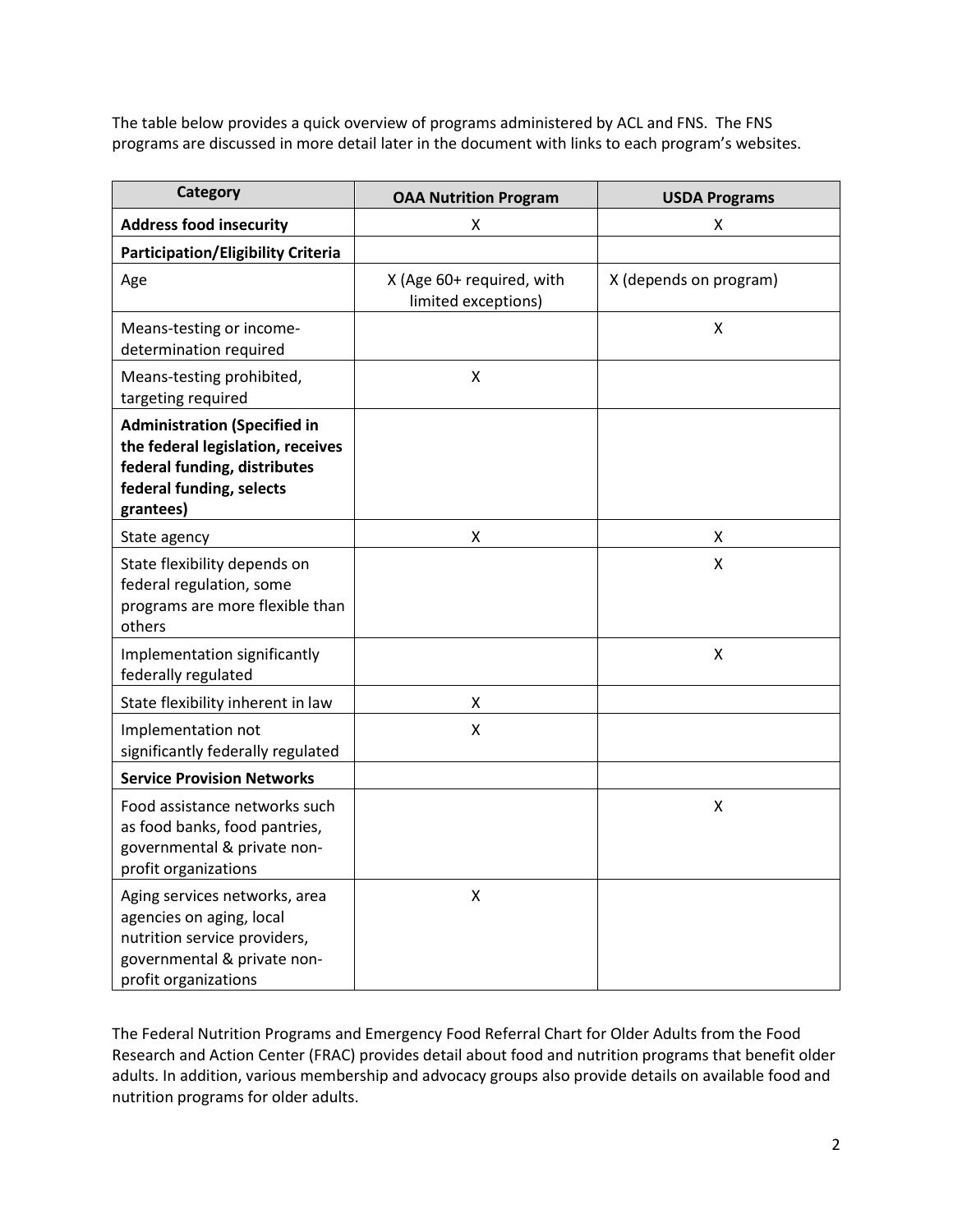To learn more about these programs, please review the following resources:

- **[FNS](https://www.fns.usda.gov/)** programs
- [Food Research and Action Center](https://frac.org/) (FRAC)[, older adult resources](https://frac.org/research/resource-library?type=resource&search=Older+adults)
- [National Council on Aging](https://www.ncoa.org/) (NCO[A\), nutrition and hunger resources](https://www.ncoa.org/healthy-aging/hunger-and-nutrition/)
- [National Resource Center on Nutrition and Aging](https://nutritionandaging.org/)
- [Feeding America,](https://www.feedingamerica.org/) [older adult resources](https://www.feedingamerica.org/research/senior-hunger-research)
- AARP[, resources from the AARP Foundation,](https://search.aarp.org/gss/everywhere?q=food%20insecurity&intcmp=DSO-SRCH-EWHERE) [additional hunger resources](https://endseniorhunger.aarp.org/?migration=rdrct)

# **Questions and Answers about Working with USDA Programs**

# *[Supplemental Nutrition Assistance Program](https://www.fns.usda.gov/snap/supplemental-nutrition-assistance-program) (SNAP)*

# **How can the aging services network partner with entities administering SNAP?**

Because the aging services and food assistance networks are usually different systems, with different state agencies, different mandates, different services, and different reporting, the aging services network needs to establish collaboration to maximize assistance to older adults. SNAP is administered by governmental agencies only. Less than half (48 percent) of eligible older adults participate in SNAP. Because of this, hunger advocacy groups such as [Feeding America,](https://www.feedingamerica.org/) and FRAC (see link above to their website) have developed technical assistance materials about SNAP for programs and for consumers. The National Council on Aging developed [tools to increase enrollment,](https://www.ncoa.org/economic-security/benefits/food-and-nutrition/senior-hunger-snap/) an[d BenefitsCheckUp](https://www.benefitscheckup.org/?_ga=2.207778324.767966897.1588101283-1444833802.1531914498) on-line resources assist older adults in accessing SNAP benefits.

# **Can older adults use their SNAP benefits as a contribution for congregate or home-delivered meals?**

Yes, federal regulations (7 Code of Federal Regulations Parts 271 and 274) for SNAP allow congregate or home-delivered nutrition programs to accept SNAP benefits as a contribution. Whether a program chooses to do so is a state and local program decision. If a program accepts these benefits, it may expand its funding sources. If a program decides to accept SNAP benefits as a contribution, it will need capacity to redeem those contributions via the electronic benefit transfer (EBT) technology. Both the [New York and Wisconsin SUAs](https://nutritionandaging.org/wp-content/uploads/2016/01/SUA-Discussion-Webinar-SNAP-and-Title-III-Nutrition-Programs-LINK.pdf) have developed processes to allow local nutrition service providers to become authorized vendors and thus have helped to expand their funding through SNAP contributions.

# **Can older adults and other SNAP beneficiaries use their benefits for on-line purchasing?**

The FNS has authorized a pilot project using on-line purchasing. This program is authorized in the following 16 states: Alabama, Arizona, California, District of Columbia, Florida, Iowa, Idaho, Kentucky, Missouri, Nebraska, New York, North Carolina, Oregon, Texas, Vermont, Washington, and West Virginia. Although authorized in 16 states, not all state agencies have implemented a functional project yet. FNS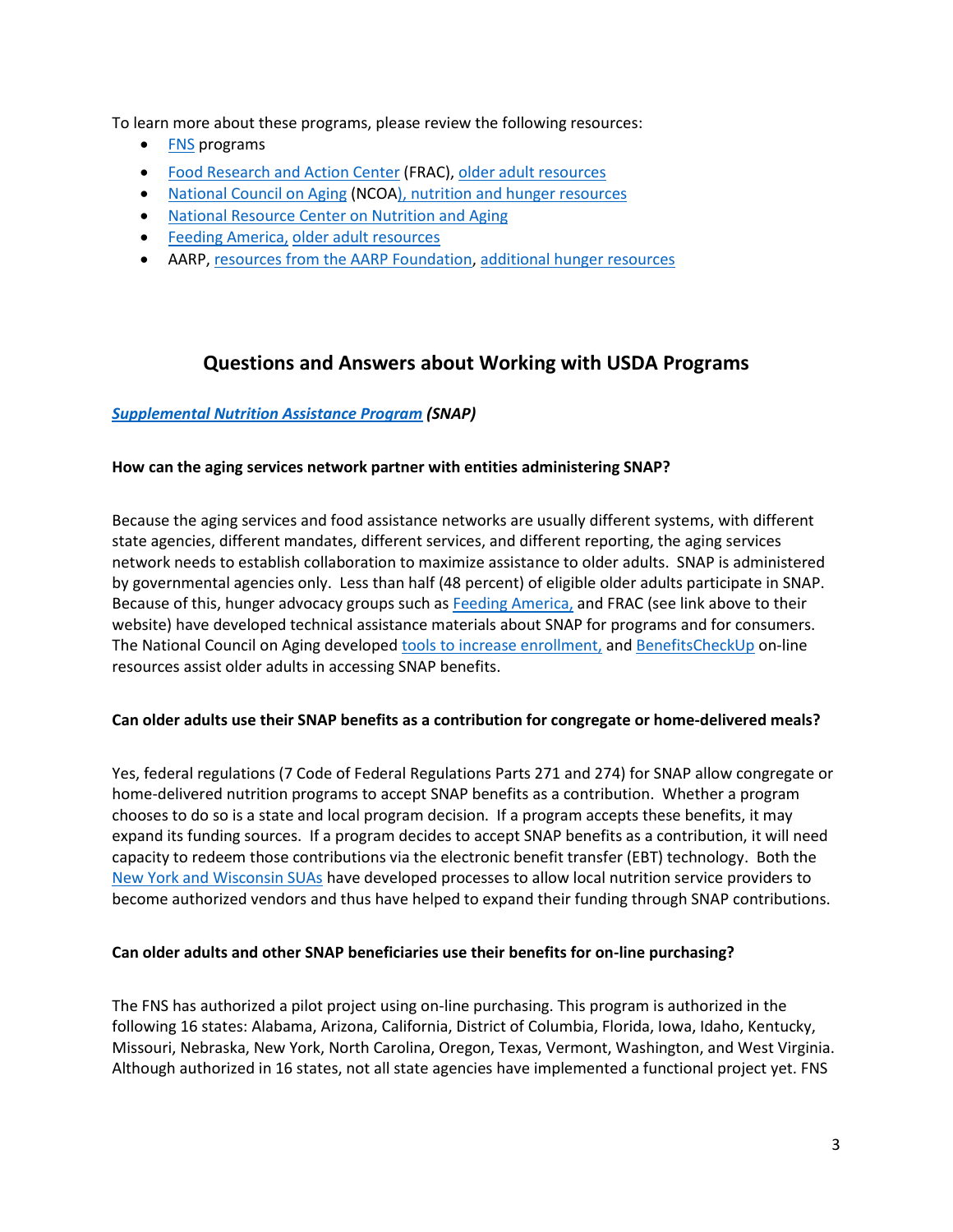is continuing to expand this program based on state agency interest, third party processors, and retailers.

# **How can older adults access their SNAP benefits and how can the aging network help them?**

The aging services network can assist older adults in using SNAP benefits safely through regular checkup calls, case management, or written or online materials.

For some older adults, especially those with multiple impairments, grocery delivery or curbside pickup is preferable to making purchases in stores. There are several options that would allow for a retailer to get food to its SNAP clients. These may include, but are not limited to:

- The SNAP client places their order online or over the phone and picks it up at the store. If the store has a wireless point-of-sale device (POS), then the customer would be able to complete the transaction without having to leave their car (i.e., curbside pickup). For example, the aging network might help an older adult navigate the on-line ordering system, arrange transportation to the store and/or help them by picking up the groceries and taking the older adult's home.
- The SNAP client places their order online or over the phone and the order is delivered to their designated delivery address. The transaction can then be completed using a wireless POS (i.e., home delivery). For example, the aging network might help them navigate the on-line system.
- The SNAP client places their order online or over the phone and designates a person to pick the order at the store using the clients EBT card. The transaction can be completed, using the SNAP clients EBT card, in the store or by using a mobile POS device outside of the store.

If the SNAP client is unable to use these methods or is homebound with limited assistance, the aging services network, as a last resort and under extreme circumstances, may assist the SNAP client in the completion of a manual voucher. The SNAP customer would need to sign in person at the point the voucher is authorized. [Procedures for manual vouchers](https://fns-prod.azureedge.net/sites/default/files/snap/Manual-Voucher-Process.pdf) are detailed by FNS.

FNS cautions retailers to never accept payment by obtaining a client's EBT card number and PIN over the phone. Manual vouchers must be completed when the client is present to sign it. A retailer is not allowed to obtain the EBT card number remotely (e.g. call or email) and complete the voucher without the client present.

Delivery fees cannot be paid for with SNAP benefits. It is up to retailers to decide how to handle these delivery fees (e.g., waive delivery fees, allow for another form of electronic payment to be used for delivery fees).

# *[The Emergency Food Assistance Program](https://www.fns.usda.gov/tefap/emergency-food-assistance-program) (TEFAP)*

# **How does TEFAP work?**

USDA purchases a variety of nutritious, high-quality USDA Foods, and makes those foods available to State Distributing Agencies. State Distributing Agencies provide the food to local agencies that they have selected, usually food banks, which in turn distribute the food to local organizations. These local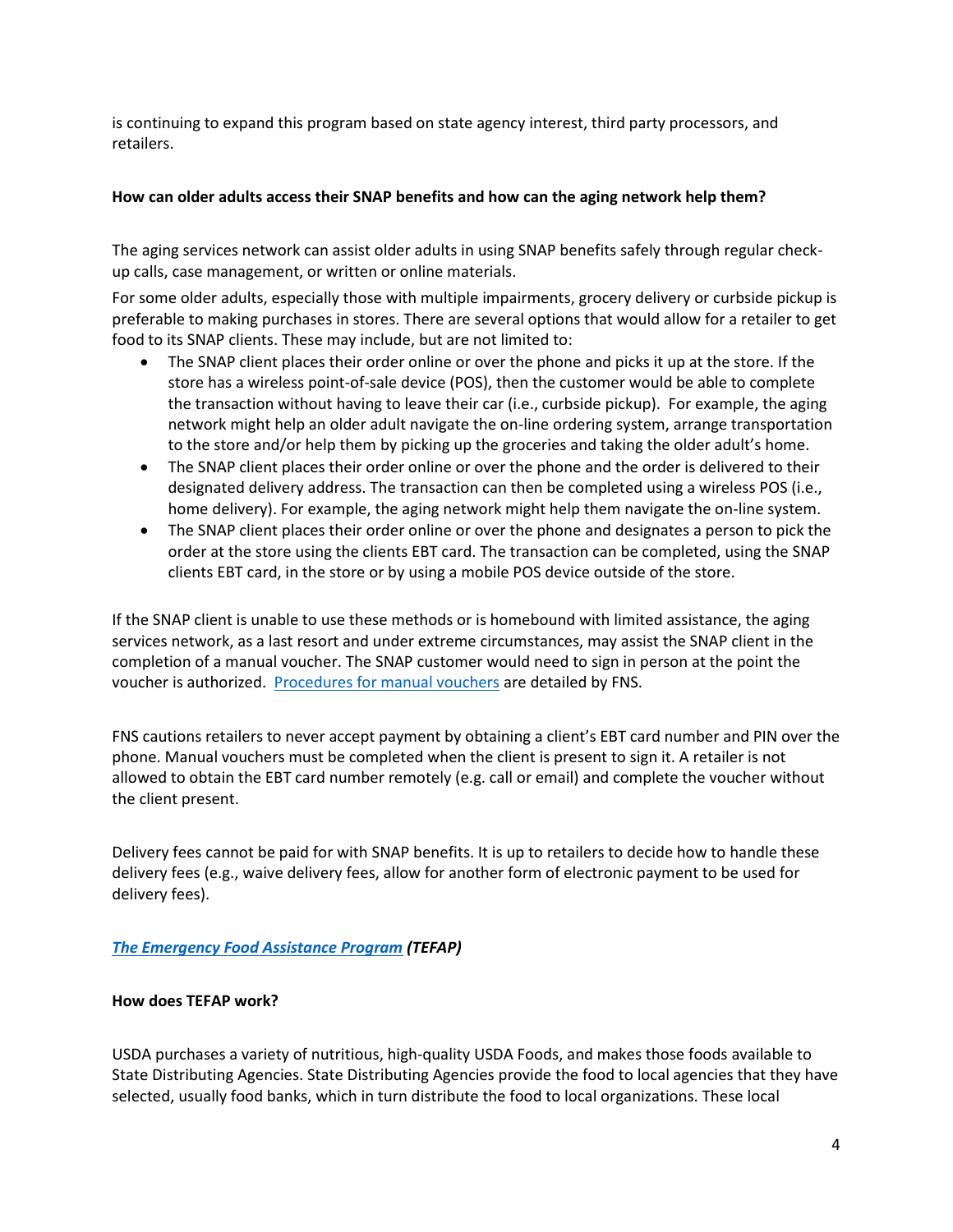organizations distribute USDA Foods to eligible recipients for household consumption or distribute them to organizations to use in meal preparation.

Food banks are a warehouse of food that is distributed to community organizations for use. Food pantries directly interact with individuals in the community and receive food from a food bank. In some cases, food banks serve as a food pantry in their location as well. Many food banks obtain most of their food through resources other than USDA. These include donations from the food industry as well as fund raising, community food drives, and volunteer and financial assistance from faith communities.

# **Can OAA Nutrition Programs access food from food banks for use in preparing meals for the OAA Nutrition Program?**

This is a state and local decision and use of such foods is subject to audit and interpretation by State and local USDA representatives. In some states, there is extensive collaboration. In others, there is none. Often organizations that operate the food bank network have an advisory board which includes a variety of social and health service providers representing specific populations. Serving on the board or attending them as an observer will help programs understand how the program operates in each state and provide opportunities for collaboration.

In some states, there appears to be debate regarding the OAA language of voluntary and non-coercive solicitation of contributions. For many years, USDA and some local food banks have viewed the OAA language as a requirement for "payment" for the food and the meal, rather than as a voluntary contribution for nutrition services. USDA has indicated in it[s memorandum](https://www.fns.usda.gov/usda-foods/allowability-of-participant-payments-and-contributions-foods-donated) that individuals may not be charged for foods from the TEFAP nor may voluntary contributions be solicited.

However, current USDA regulations list organizations and charitable organizations that can receive USDA donated food for use in their programs includin[g nutrition projects under the OAA.](https://www.ecfr.gov/cgi-bin/text-idx?SID=dd7b4e35e4c709b8924aea60bfe27e88&mc=true&node=pt7.4.251&rgn=div5#se7.4.251_13) [USDA regulations](https://fns-prod.azureedge.net/sites/default/files/pmfd097_CSFP_FDPIR_TEFAP_SNAP-AllowabilityofPayments.pdf) state that entities that administer programs such as TEFAP are prohibited from requiring or soliciting payments from program participants for USDA-donated food. Similarly, the OAA prohibits programs from requiring participants to pay for meals or food.

Rather, the OAA allows for the voluntary and non-coercive solicitation of contributions from older adults. Programs are to establish mechanisms to ensure that contributions are confidential, that older adults understand that they are not required to contribute and cannot be denied service if they choose not to contribute. In addition, programs are required to safeguard contributions. The OAA does not specify that these contributions are to be used for food or for food only. It states that these contributions are to be used to expand nutrition services. Therefore, the local program may choose to use these donations for items such as nutrition staff salaries, transportation, or supplies, etc. in an attempt meet both OAA and TEFAP requirements.

Regulations from USDA indicate that activities unrelated to the distribution of TEFAP foods or meal service may be conducted if it is clear that:

- The person(s) conducting the activity is unrelated to TEFAP
- Contributions are not a condition for receiving a meal prepared with TEFAP commodities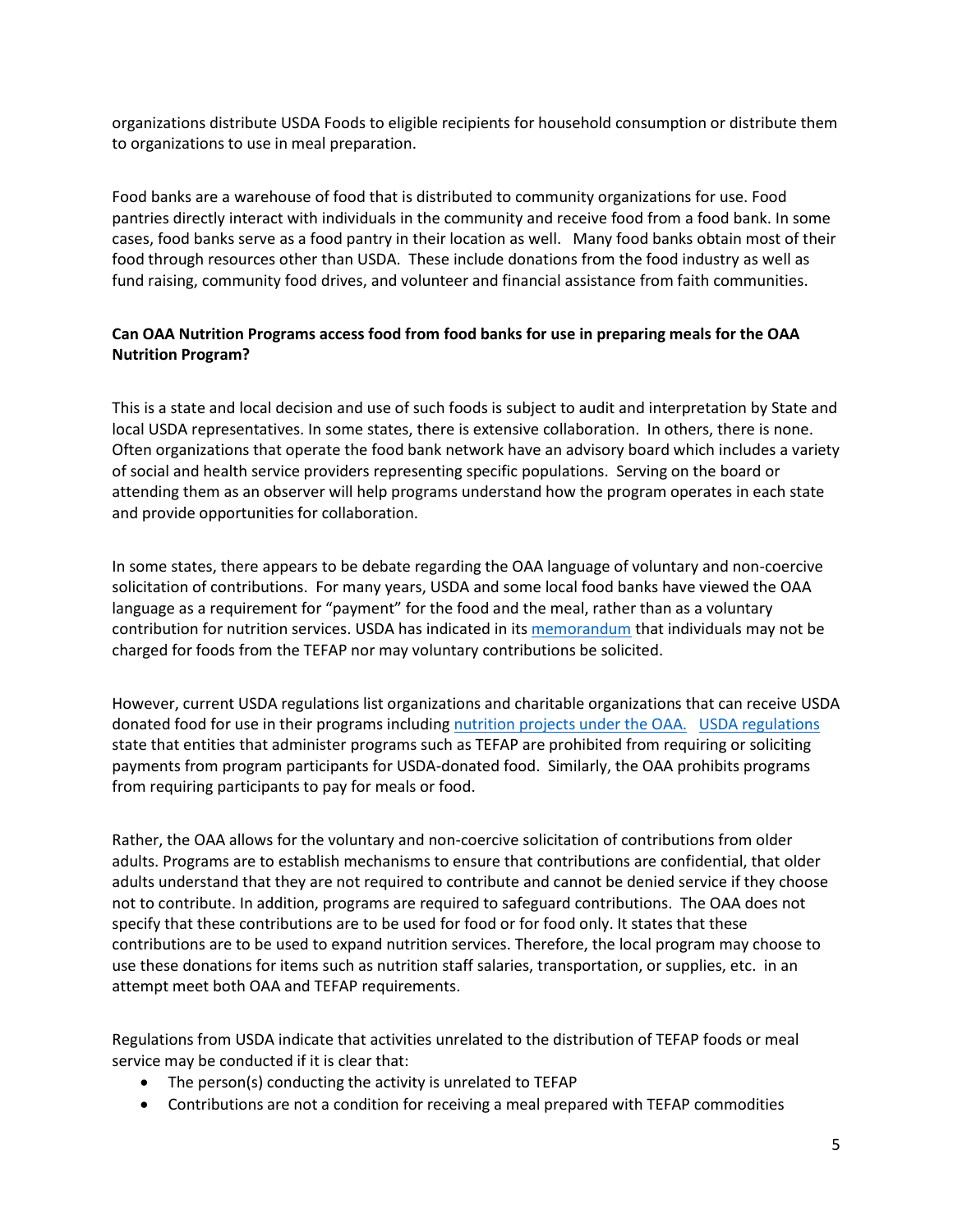• The activity is not conducted in a way that disrupts meal service.

If these conditions are met, the solicitation of donations are allowable. In fact, some food banks use a voluntary donation box separated from the food distribution area.

Therefore, local providers that choose to use these foods need to account and document how the voluntary contributions to the OAA Nutrition Program are being used. The local program needs to ensure that monies received for donations does not "pay for" food obtained from TEFAP and that signage and participants are aware that no money is to be given towards the cost of the food. Establishing a policy which states that client donations will be used to pay for program costs other than food is one way to assure that this is clear. The burden of accounting for and auditing by FNS of programs using TEFAP foods is between FNS and the state and local entities administering TEFAP. Auditors from FNS would determine what is allowed or not allowed based on accounting methods.

As a result, ACL cannot offer recommendations for or against using TEFAP USDA foods in OAA meal preparation. Foods from the food bank that are not USDA foods might be allowable depending on discussions with the local food bank. In acquiring foods from the local food bank, OAA Nutrition Programs might be required by a food bank to pay for logistical services such as the storage and transportation of food to the OAA Nutrition Program. This is allowable and not considered "buying food" from the food bank. Any participation or assistance which the OAA Nutrition program can offer the food bank (developing nutrition education materials, recipes for use of commodities, volunteer recruitment for food banks, and collaborative purchasing of foodstuffs using shared contracts, etc.) will help assure that the programs can work well together and utilize one another's strengths to support both missions.

# **Can an Area Agency on Aging (AAA) or local nutrition service provider completely replace a meal for congregate and home-delivered meals funded by the OAA with TEFAP foods and not allow for contributions from participants?**

Under most circumstances, no. The OAA requires that meals be served five days per week within their service area unless the AAA or nutrition service provider receives a waiver from the State Unit on Aging (SUA). The SUA has the authority to develop policies and procedures about implementation and less frequent service.

The OAA indicates that voluntary and non-coercive solicitation of contributions from older adults are to be allowed. These contributions are to be used to expand nutrition services. The ACL has no authority to waive this requirement.

In the few occasions that it may be possible to eliminate an OAA funded meal and replace it with a meal funded by TEFAP, the SUA needs to consult with ACL for technical assistance to assure that the meal is being replaced and no additional costs (direct or indirect from OAA funding) are being used to support the meal. If the intent in replacing the meal, is to feed people not eligible under the Act or provide additional meals to an eligible participant, you may want to consider adding a meal using TEFAP food. However, please contact the ACL Regional Administrator for additional assistance.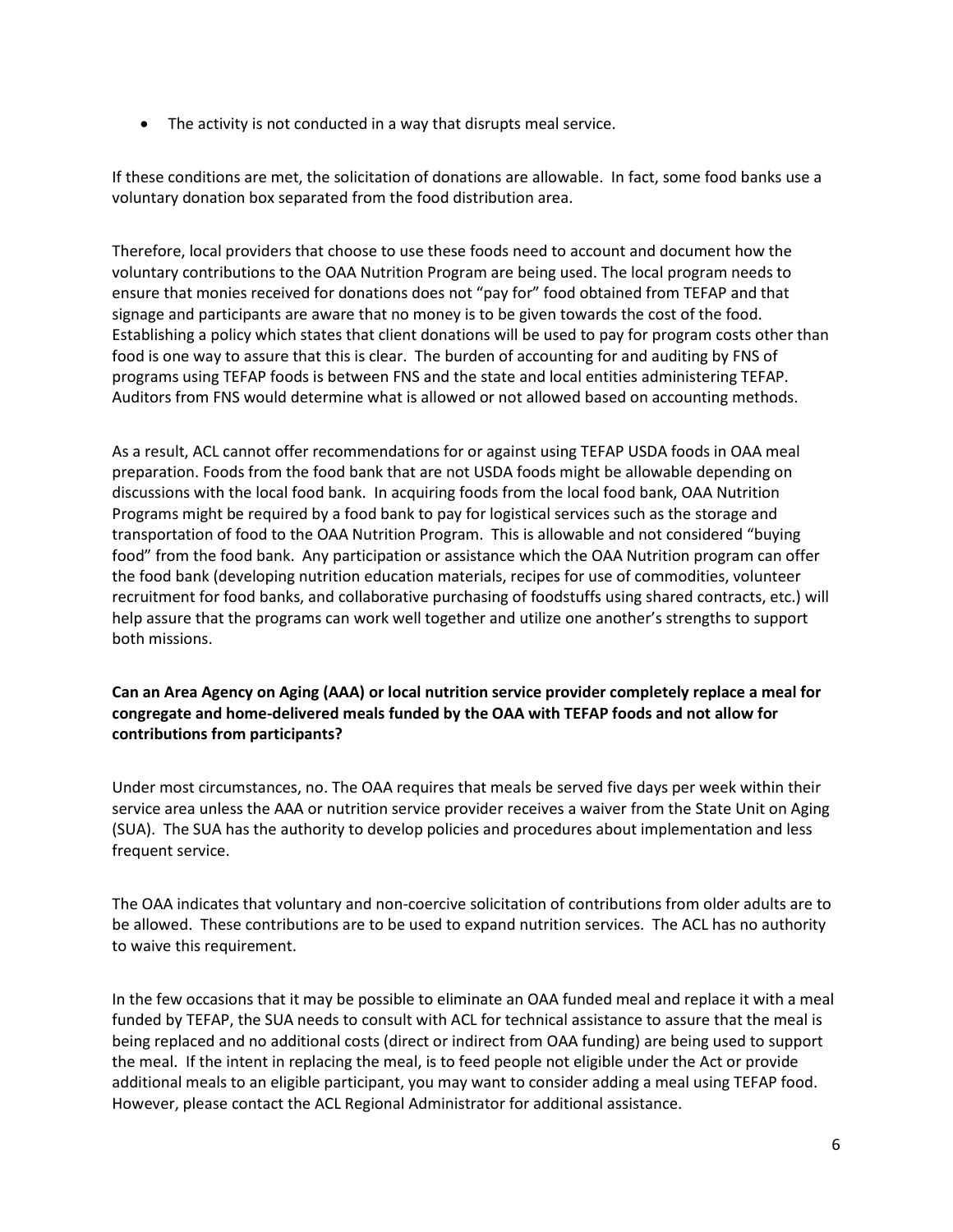# **Can the aging services network, Area Agencies on Aging (AAAs) and local nutrition service providers help OAA Nutrition Program participants access foods from TEFAP for household use?**

Yes. As a part of collaborative efforts, AAAs and local nutrition service providers may work with a food bank to help stock and operate a mobile food pantry. These mobile units may go to senior housing, a local on-site pantry at the congregate site that disburses foods for congregate or home-delivered participants before a storm or use foods from TEFAP to assemble grocery bags for seniors.

# *[The Commodity Supplemental Food Program](https://www.fns.usda.gov/csfp/commodity-supplemental-food-program) (CSFP)*

# **How can the aging services network assist older adults in accessing this program?**

The CSFP is available in all states. It is administered by a state agency such as health, social services, education, or agriculture. State agencies store and distribute USDA Foods to local agencies who determine eligibility and distribution methods to eligible older adults. Although available in all states, there is not enough funding to allow for complete coverage throughout the state.

Eligible older adults (not OAA Nutrition Programs) receive a preselected box of healthy food that supplements their diets. The food products are lower sodium canned vegetables, low added sugar fruits, canned protein foods and dry beans in consumer sizes.

In many communities, the CSFP is aligned with TEFAP and a food bank. By collaborating with the local food bank, the aging services network may increase access to this program for eligible older adults.

# **What are examples of collaborative efforts between the aging services network and the CSFP?**

There are many examples of local interactions between the local CSFP and the aging services network.

Working with the local CSFP program, home-delivered meal drivers may deliver CSFP food boxes to the homebound. In other communities, the local CSFP may deliver food boxes to the congregate site for distribution to eligible older adults who take the boxes home. Or local transportation provider such as a senior center bus may help deliver the boxes to congregate or home-delivered participants' homes. This is helpful because the boxes are heavy, and many seniors need help in getting the boxes into their homes.

# *[Senior Farmers' Market Nutrition Program](https://www.fns.usda.gov/sfmnp/senior-farmers-market-nutrition-program) (SFMNP)*

#### **How is the SFMNP administered?**

At a state level, the SFMNP is administered by a variety of different agencies from agriculture to health to economic security. The SFMNP is designed to provide low-income seniors with access to locally grown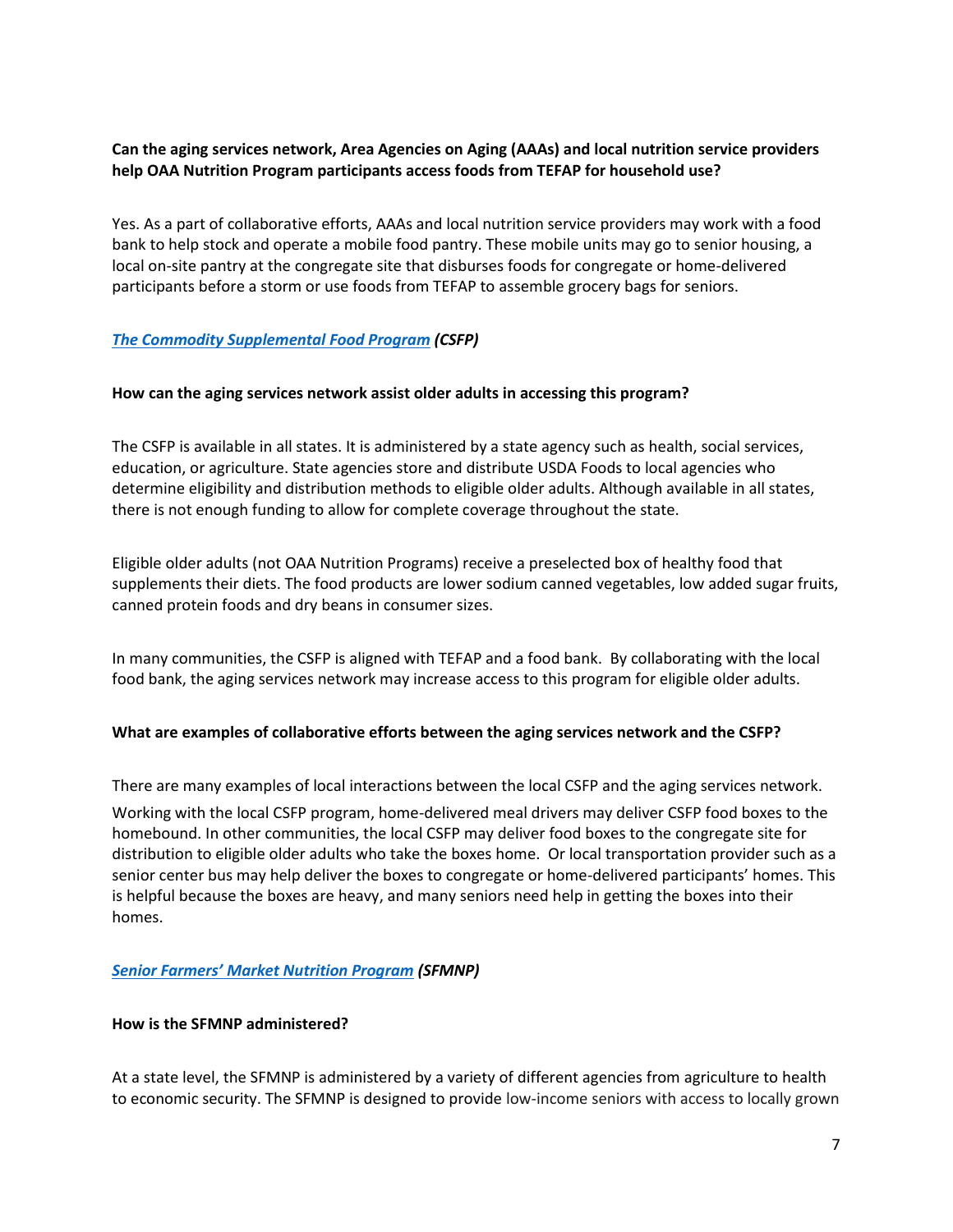fruits, vegetables, honey, and herbs. Due to limited funding, the SFMNP may not be available in all parts of the state. The benefit from the program varies from \$20 to \$50 per year in coupons distributed to eligible older adults who are determined to be at 185 percent of poverty or lower. In some states, the SFMNP receives additional state funding.

#### **How is the aging services network coordinating with the SFMNP?**

The SUA and/or aging services network often consults with the state agency that administers the SFMNP to implement the program. In a few states, the state agency responsible for administering the OAA programs is also the agency responsible for working through the aging services network to distribute coupons to eligible older adults. There may be multiple methods of distributing coupons to older adults such as through senior centers, nutrition programs or by mail. Nutrition education is also provided by program partners which could be the local area agency on aging or the cooperative extension service. Nutrition education procedures vary by state.

# **How can the aging services network assist older adults in accessing farmers' markets?**

The aging services network can help older adults access farmers' markets, just as it helps older adults access other services in the community such as pharmacies, grocery stores, etc. which do not receive federal funding. Not all farmers' markets accept SFMNP vouchers nor are they connected with the SFMNP.

The AAA or local nutrition service provider may want to help older adults access farmers' markets by arranging transportation to a local farmers' market or help them access (if an option) an on-line ordering system. The AAAs or local nutrition service providers may want to connect with their State Farmers' Market Association through state websites. Although state and local government sources may be the best source of information for farmers' markets, USDA keeps a *data base of farmers' markets* which may/may not accept coupons.

# *[Child and Adult Care Food Program](https://www.fns.usda.gov/cacfp) (CACFP)*

# **Can the aging services network access the CACFP?**

Yes, if the program is an adult day care program approved by the state. Then, the aging services network can use CACFP funding for meals in an approved adult day care program.

The aging services network needs to be aware of the "how-to's" when they implement the program. To utilize funding from the CACFP, first the local service providers need to understand the CACFP implementation requirements. These requirements such as providing information on how to credit food components and food combinations that are allowable for USDA reimbursement are stated in detail on the CACFP website found here: [www.fns.usda.gov/cacfp.](http://www.fns.usda.gov/cacfp) These programs are two separate federally funded programs. The CACFP is a means-tested program and the OAA programs are not means-tested.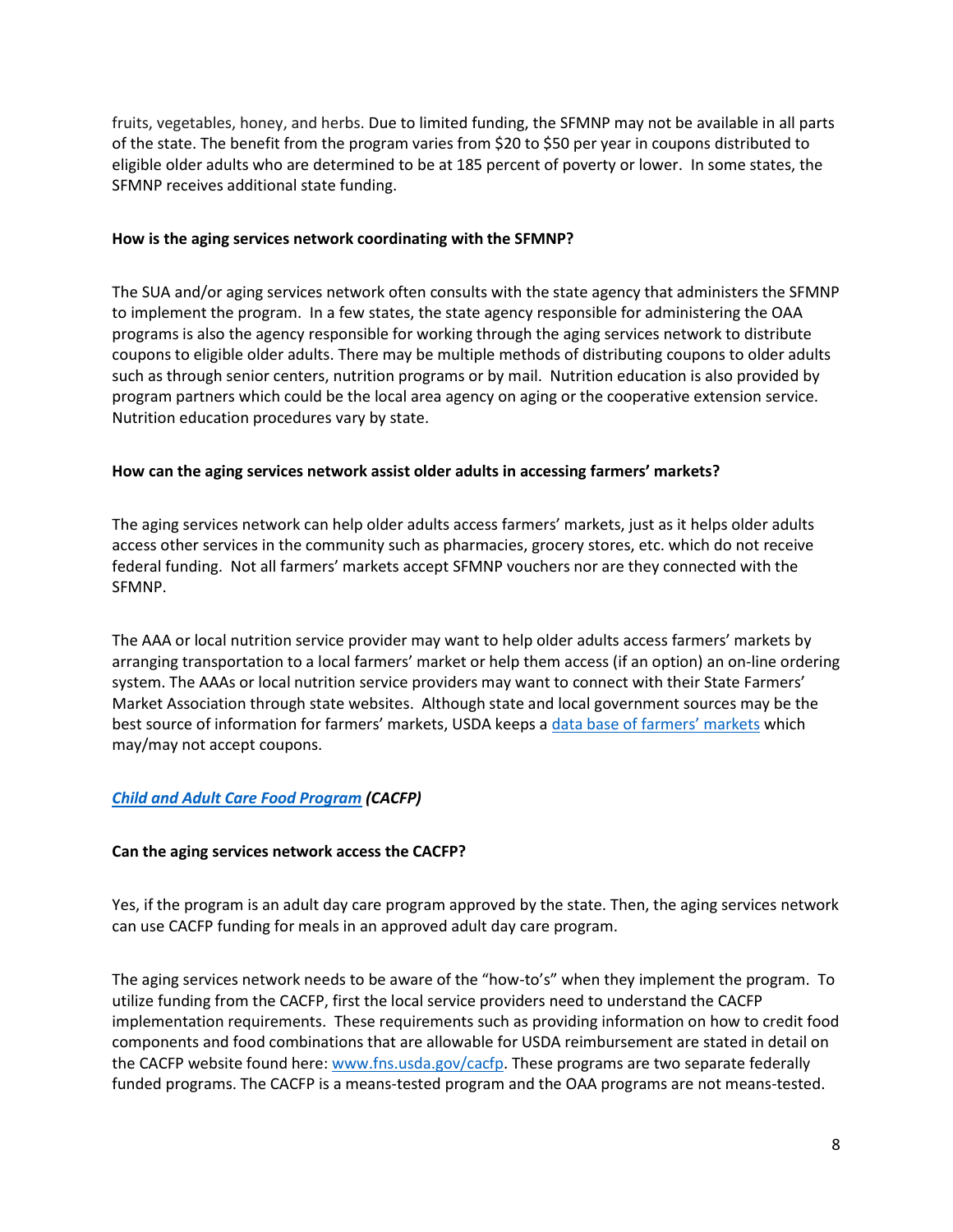The aging services network can coordinate these programs in a rare circumstance. However when participating in the program, aging service providers need to be cautious that the collaboration does not constitute "double dipping" and put either program into a payback situation for services which are construed to have been billed twice.

To coordinate the funding streams, programs need to have clear accounting procedures. The same meal cannot be funded by both the OAA and CACFP. This coordination needs to be deliberate and able to be audited. Without a careful audit trail, USDA might disallow the costs for the program. Programs need to understand what is included in their daily rate for approved adult day care programs, and this may vary depending on the funding source. Some rates include meals and snacks as a part of the daily rate, and this might preclude the inclusion of a meal funded by the CACFP or OAA funds.

Since an adult day care has different funding sources and payment models, they could fund different meals with different funding sources if the meal cost is not included in the daily rate for adult day care. For example, an adult day care provider could use CACFP funds for breakfast and a morning snack for those individuals who are **CACFP eligible** (based on income eligibility determination and use of the CACFP menu pattern which is different from the OAA pattern); not all individuals at the adult day care may be eligible for the CACFP, so the program would have to pay for the breakfast and snack for these individuals from other sources. For lunch, the program might use OAA funding for **all individuals** (including those who received the breakfast and snack funded with CACFP) and use an OAA meal pattern, but not the CACFP pattern. But implementation can get complicated (and requires good cost accounting methods, good program implementation, good record keeping, meal component crediting in the CACFP, etc.) for such a program to pass audit, etc.

# *[Nutrition Services Incentive Program](https://acl.gov/sites/default/files/common/AoA%20--%20Nutrition%20NSIP.docx) (NSIP)*

# **Is NSIP, a USDA program?**

No. But this idea persists in the aging services network. Starting in 1978, the USDA administered a different program that supported the provision of commodities or cash-in-lieu of commodities to OAA Nutrition Programs. In the 2006 amendments to the OAA, the program was renamed NSIP and completely transferred to ACL.

The [NSIP](https://acl.gov/sites/default/files/common/AoA%20--%20Nutrition%20NSIP.docx) is authorized by Section 311 of the OAA, funded by a federal appropriation to ACL and administered by ACL. USDA no longer provides any funding, nor does it have any administrative responsibilities for NSIP.

#### **What is the relationship between NSIP and the USDA?**

The NSIP provides a secondary source of funding that must be used to purchase domestically produced foods. The allocation can be applied to either congregate or home-delivered meals. SUAs and Tribes may elect to receive part of their NSIP allocation as commodities from the USDA if the SUA or Tribe